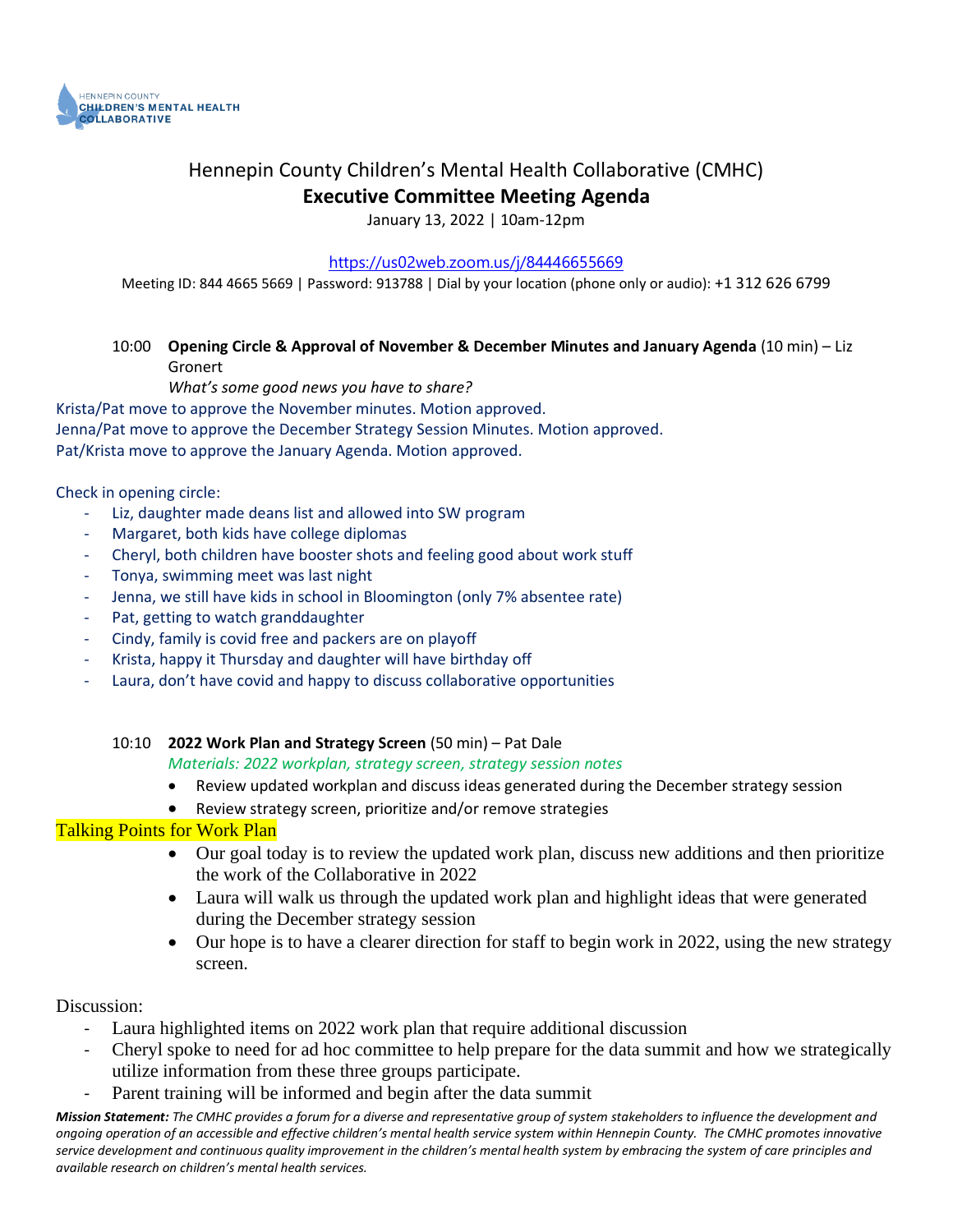Youth voice and engagement: Laura suggested a workgroup to define what this looks like. Desola suggested Irreducible Grace as a team of youth who are trained. Cindy, We need to define what the engagement is about. We want to be sure we clear and thoughtful about what we want and need. Tonya, how can we intentionally prioritize the needs of BIPOC families and start making a difference in the lives of families.

## Talking Point for Strategy Screen

- We want to review the draft strategy screen today and work to ensure we have the "right" amount and types of considerations in this screening tool.
- We will attempt to use the strategy screen when prioritizing the 2022 work plan

### Questions for Executive Committee

- What do we want to bring back to the Governance Committee for approval next week?
- A final work plan to approve? Or, do we engage them in the priority discussion using the strategy screen?

#### 11:00 **Parent Catalyst Leadership Group Updates** (15 min) – Liz Gronert & Margaret Sullivan

#### Suggested Updates

Updates on Interest in Parent Support Group Parent Recruitment New Let's Talk About It Series **Other** 

#### 11:15 **Recruitment Updates** (20 min) – Liz Gronert

- Discuss parent recruitment and notes from recruitment committee regarding establishing a buddy for new members
- Discuss new community partner options

#### Talking Points

- **Recruitment for parent representatives** began last fall, with the goal of increasing parent participation in Collaborative decision-making. We were specifically looking to recruit BIPOC families to increase diversity in perspective and experience. Outreach was made through the Governance Committee and newsletters.
- Three parents were identified by Collaborative parents, two expressed interest after learning more about the Collaborative and interviewed by Laura and Margaret. All interested parents were offered the opportunity to engage with the Collaborative through the Governance Committee and with PCLG or PCLG activities.
- The Recruitment Committee is recommending we pair each new parent, and new partner, with a 'buddy' who will agree to check in with the new representative at least quarterly.
- Both parents are white, and have been recommended to the Recruitment Committee for consideration with the goal of continuing to recruit BIPOC parents. **We are bringing this to your attention because we are scheduled to vote on both parents during our January Governance Committee and wanted feedback and comments on recommendations to-date. We are trying to balance the interest of two new parents and our desire to increase diversity and move toward equity.**
- **Recruitment for new community partners** also began last fall. A case manager from Washburn expressed interest and wanted to connect with another provider to learn more. Laura is recommending new providers attend a Governance Committee and meet with another provider before deciding

*Mission Statement: The CMHC provides a forum for a diverse and representative group of system stakeholders to influence the development and ongoing operation of an accessible and effective children's mental health service system within Hennepin County. The CMHC promotes innovative service development and continuous quality improvement in the children's mental health system by embracing the system of care principles and available research on children's mental health services.*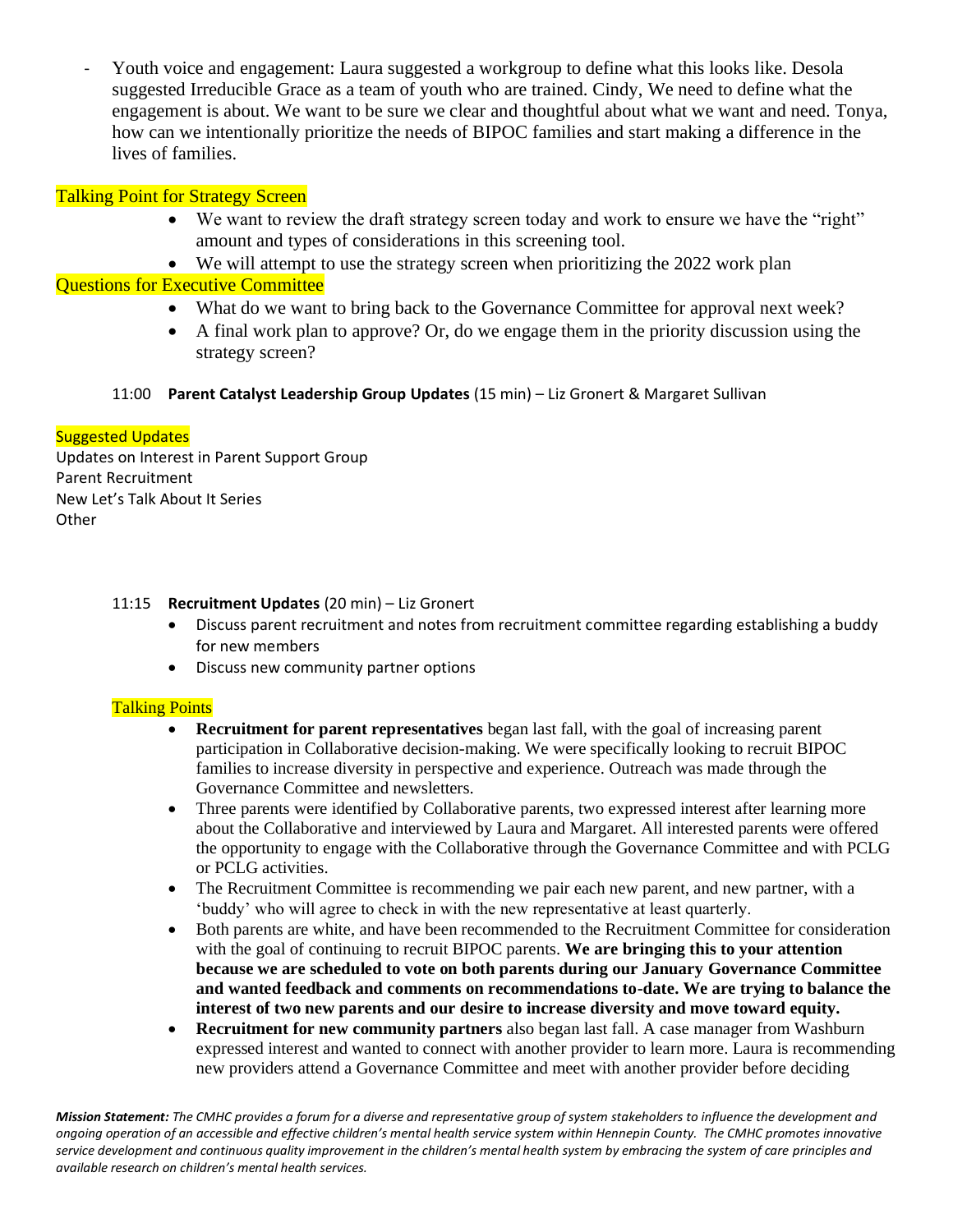whether or not this is a good fit for them as an initial onboarding process. **We are looking for feedback on this process.**

#### 11:35 **Journey Mapping Updates** (15 min) – Pat Dale & Cheryl Holm-Hanson

• Updates on journey mapping (may need to dedicate up to \$500 for pilot) and we want to establish and ad hoc committee to help plan the data summit

#### Talking Points

- We will need to approve a small portion of the Project Budget to cover final expenses for Journey Mapping, which primarily includes stipends for parents and interviewer.
- Cheryl is requesting an Ad Hoc Data Summit Committee. We'd like approval from this committee and we will begin recruiting at the Governance Committee next week. We would like to recruit from community partners beyond Governance Committee members.
- Cheryl will give a brief update on the timeline today, and will share more analysis next month.

#### 11:50 **Business Updates** (10 min) – Pat Dale & Laura LaCroix-Dalluhn

- Share financing framework meeting date and make plan to connect with other FSCs
- Contracts with HCCMHC staff
- 12:00 **Adjourn**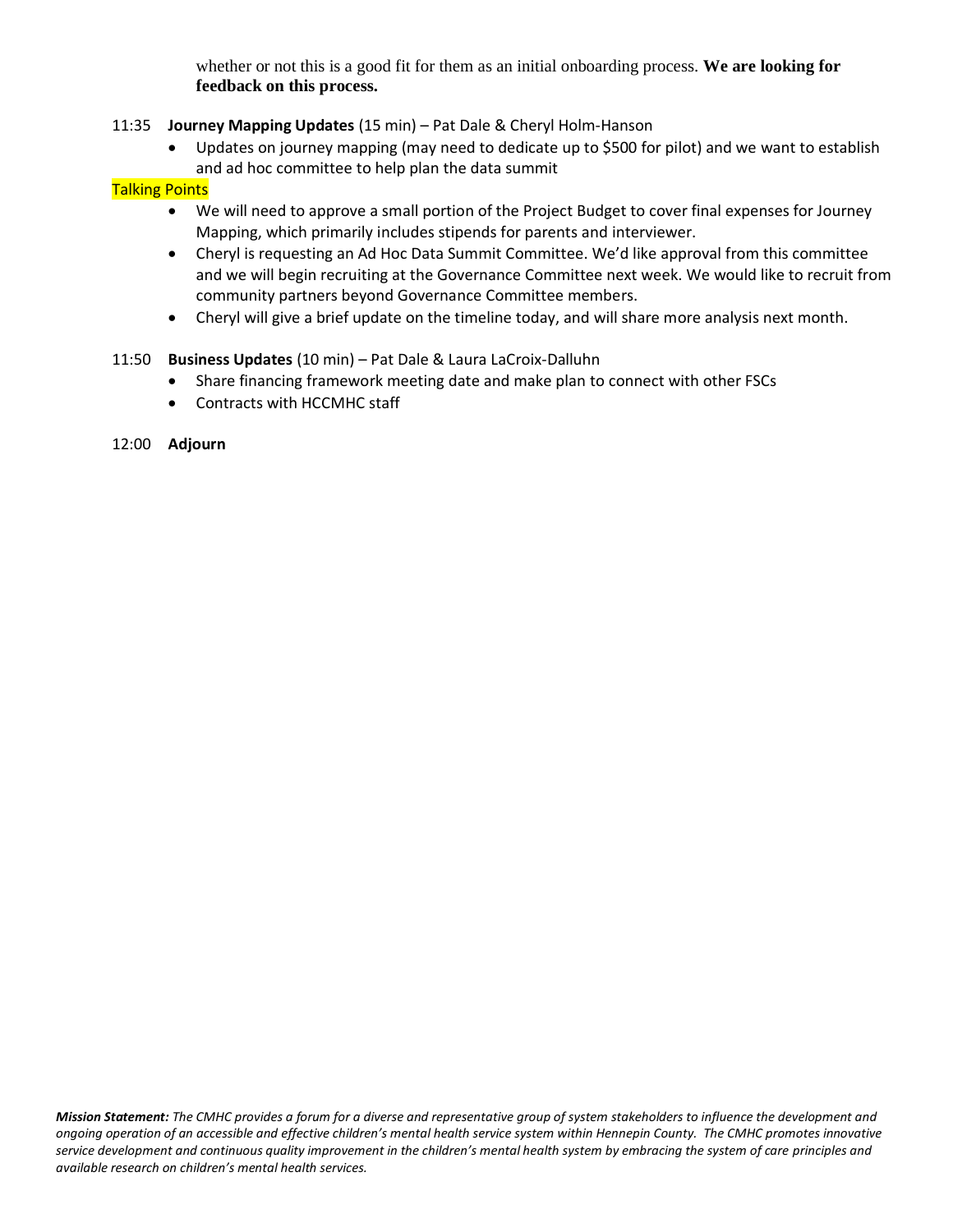

# **2022 Draft Work Priorities v. 4**

December 6, 2021

| Goal                                                                                                        | <b>Preliminary Work</b>                                                                                                                                                                          | <b>Description</b>                                                                                                                                                                                                                                                                                                     | <b>Timeline</b> |
|-------------------------------------------------------------------------------------------------------------|--------------------------------------------------------------------------------------------------------------------------------------------------------------------------------------------------|------------------------------------------------------------------------------------------------------------------------------------------------------------------------------------------------------------------------------------------------------------------------------------------------------------------------|-----------------|
|                                                                                                             | <b>Priorities</b>                                                                                                                                                                                |                                                                                                                                                                                                                                                                                                                        |                 |
| Increase data-driven<br>decision making to<br>improve the children's                                        | Data Summit<br>1.<br>Data Dashboard<br>2.                                                                                                                                                        | Use data from journey map,<br>dashboard, and service continuum to<br>improve access to services and/or<br>experiences with children's mental                                                                                                                                                                           | March 2022      |
| mental health service<br>system                                                                             | 3.<br>Prioritize learning from<br>journey mapping to<br>inform how we do our<br>work and layer with<br>data from service<br>continuum mapping<br>and data dashboard for<br>alignment and synergy | health services<br>Update and manage dashboard data<br>and consider data support for Family<br><b>Service Collaboratives</b><br>We need to decide if we will host this<br>meeting in person or online.                                                                                                                 |                 |
| Improve the lives of<br>families and children<br>through increased<br>access to information<br>and services | 1.<br>Parent engagement                                                                                                                                                                          | Include and engage new<br>1.<br>underrepresented families and<br>groups in the Collaborative                                                                                                                                                                                                                           | Jan-Dec 2022    |
|                                                                                                             | 2.<br>Parent training                                                                                                                                                                            | 2.1 Increase mental health literacy of<br>parents<br>2.2. Explore/fund navigators<br>2.3. Use data summit info<br>2.4. Expand peer support to parents<br>(train the trainer model to<br>increase sustainability - possibly<br>in each Family Service<br>Collaborative area and consider<br>evaluation of this project) |                 |
|                                                                                                             | 3.<br>Youth Training &<br>Engagement                                                                                                                                                             | 3.1. Increase access to mental health<br>literacy for youth<br>3.2. Create listening sessions for<br>youth                                                                                                                                                                                                             |                 |
|                                                                                                             | Service continuum<br>4.<br>mapping                                                                                                                                                               | Develop tool and/or training to<br>4.<br>inform access to system; sample<br>tools/resources include Autism<br>Portal, Help Me Connect, etc.                                                                                                                                                                            |                 |
| Improve coordination of<br>and access to children's<br>mental health services                               | Establish Work groups<br>1.<br>to manage access and<br>coordination issues                                                                                                                       | 1.1. Reestablish Children's Mental<br>Health Provider Committee to<br>improve coordination and access<br>1.2 Start work group for pediatricians<br>to help improve access and                                                                                                                                          | Jan-Dec 2022    |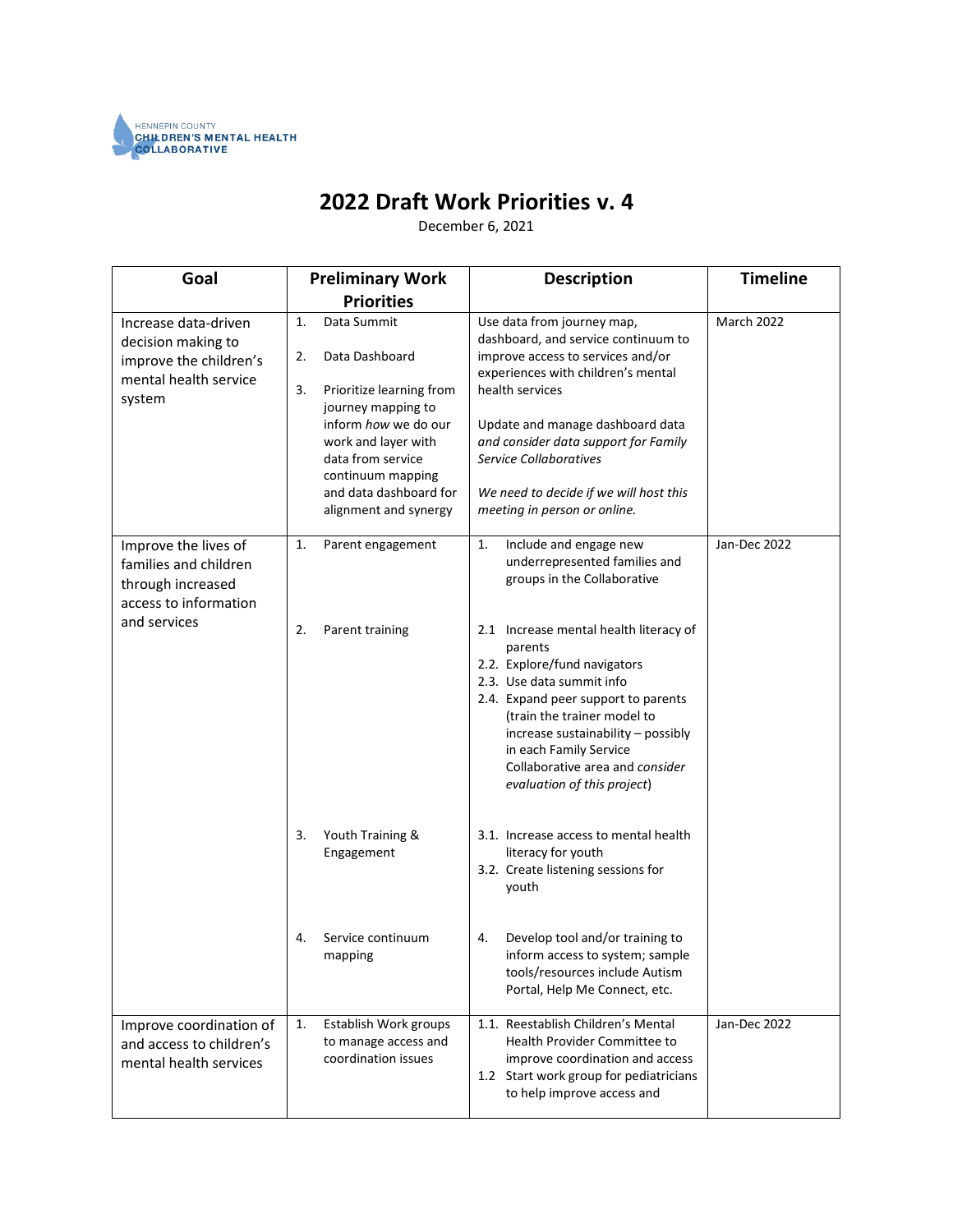|       |                                                                       | referrals to children's mental<br>health services<br>1.3 BIPOC providers (discuss whether<br>a separate group would be<br>helpful to them)<br>1.4 Convene key stakeholders to<br>address critical issues within the<br>children's mental health system,<br>e.g. Issues with private payors,<br>working across service delivery<br>systems |
|-------|-----------------------------------------------------------------------|-------------------------------------------------------------------------------------------------------------------------------------------------------------------------------------------------------------------------------------------------------------------------------------------------------------------------------------------|
|       | <b>Navigation Support</b><br>2.                                       | 2.1. How do we best connect directly<br>with children, youth and families?<br>2.2. Work with providers to share<br>navigational supports to families                                                                                                                                                                                      |
|       | Care Coordination                                                     | Explore piloting wrap around<br>"light" services to families                                                                                                                                                                                                                                                                              |
|       | Service continuum<br>4.<br>mapping                                    | Develop tool and/or training to<br>4.<br>inform access to system; sample<br>tools/resources include Autism<br>Portal, Help Me Connect, etc.                                                                                                                                                                                               |
| Other | Evaluate the work of the<br>Children's Mental Health<br>Collaborative |                                                                                                                                                                                                                                                                                                                                           |

Possible Activities and/or Pilots for Discussion:

- 1. Backpacks for families in who are not admitted into hospitals
- 2. Funding to CMH providers to help pay for ancillary services (consider changing scholarships to ancillary servies)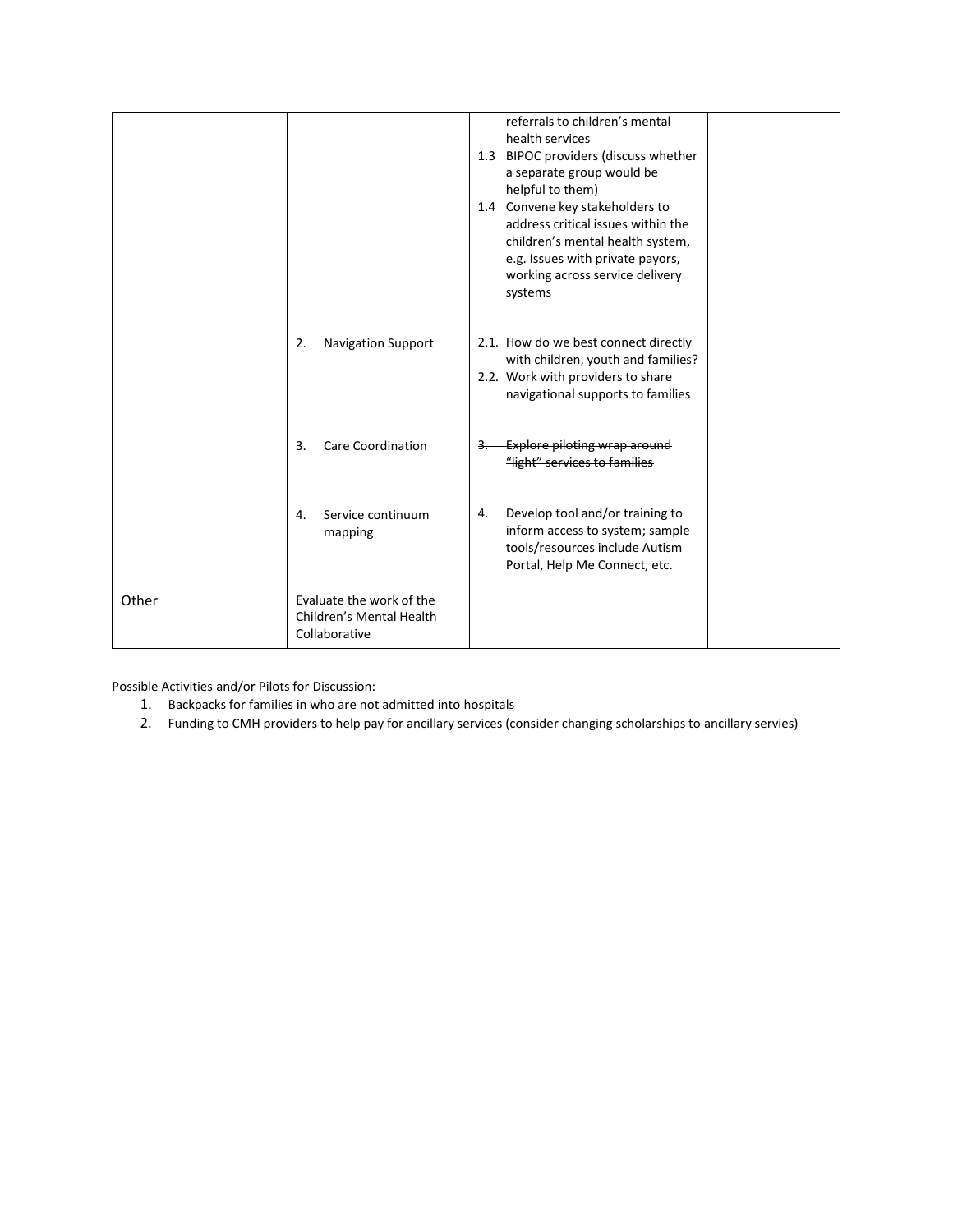

#### **2022 Strategy Screen**

December 3, 2021

We will undertake strategies that....

| Continuum<br>providers and<br>as peer<br>engagement                                 | Convening |
|-------------------------------------------------------------------------------------|-----------|
| stakeholders<br>navigators<br>tool                                                  |           |
| Define intent of each strategy                                                      |           |
| Are consistent with our system of<br>care values                                    |           |
| Build on, or reinforce, our                                                         |           |
| competitive advantage                                                               |           |
| Collaborative table allows people to<br>1.<br>discuss issues they cannot at work or |           |
| with their employer because they are                                                |           |
| beyond their own scope of work but<br>impact their ability to impact their          |           |
| own goals                                                                           |           |
| 2.<br>We bring diverse perspective to the<br>table to identify issues and concerns  |           |
| and inform solutions                                                                |           |
| 3.<br>When functioning as a collaborative<br>we are asset based in our approach     |           |
| We use systems thinking when<br>4.                                                  |           |
| working on behalf of families<br>We understand how the services and<br>5.           |           |
| systems work together or don't (or                                                  |           |
| want to discover)<br>Youth and/or families requested                                |           |
| these services or increases family                                                  |           |
| and youth voice                                                                     |           |
| Makes a difference for families                                                     |           |
|                                                                                     |           |
| Does this address an inequity in<br>services?                                       |           |
| Does this address an inequity in                                                    |           |
| access and/or knowledge of how                                                      |           |
| to access?                                                                          |           |
| Does this address an inequity in                                                    |           |
| the system?                                                                         |           |
| Builds upon previous work                                                           |           |
| We have the capacity (people,                                                       |           |
| time, resources and will) to take                                                   |           |
| on this strategy<br>It does not duplicate services, but                             |           |
| does align or support other                                                         |           |
| services                                                                            |           |
| Data supports the need                                                              |           |
|                                                                                     |           |
| Creates opportunities to engage<br>other stakeholders                               |           |
| Can be prototyped or piloted                                                        |           |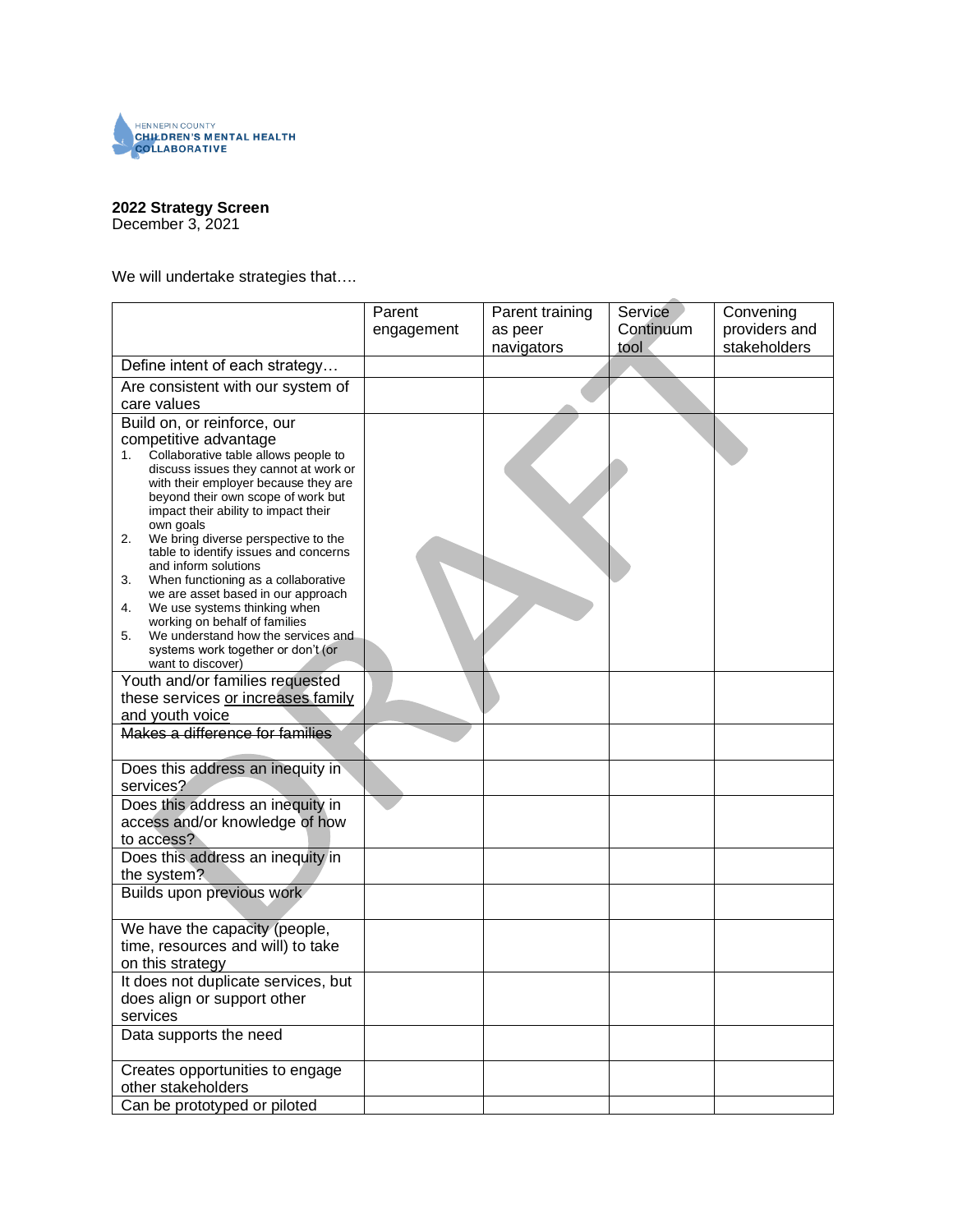| Can be scaled and/or sustained<br>across the county |  |  |
|-----------------------------------------------------|--|--|
|                                                     |  |  |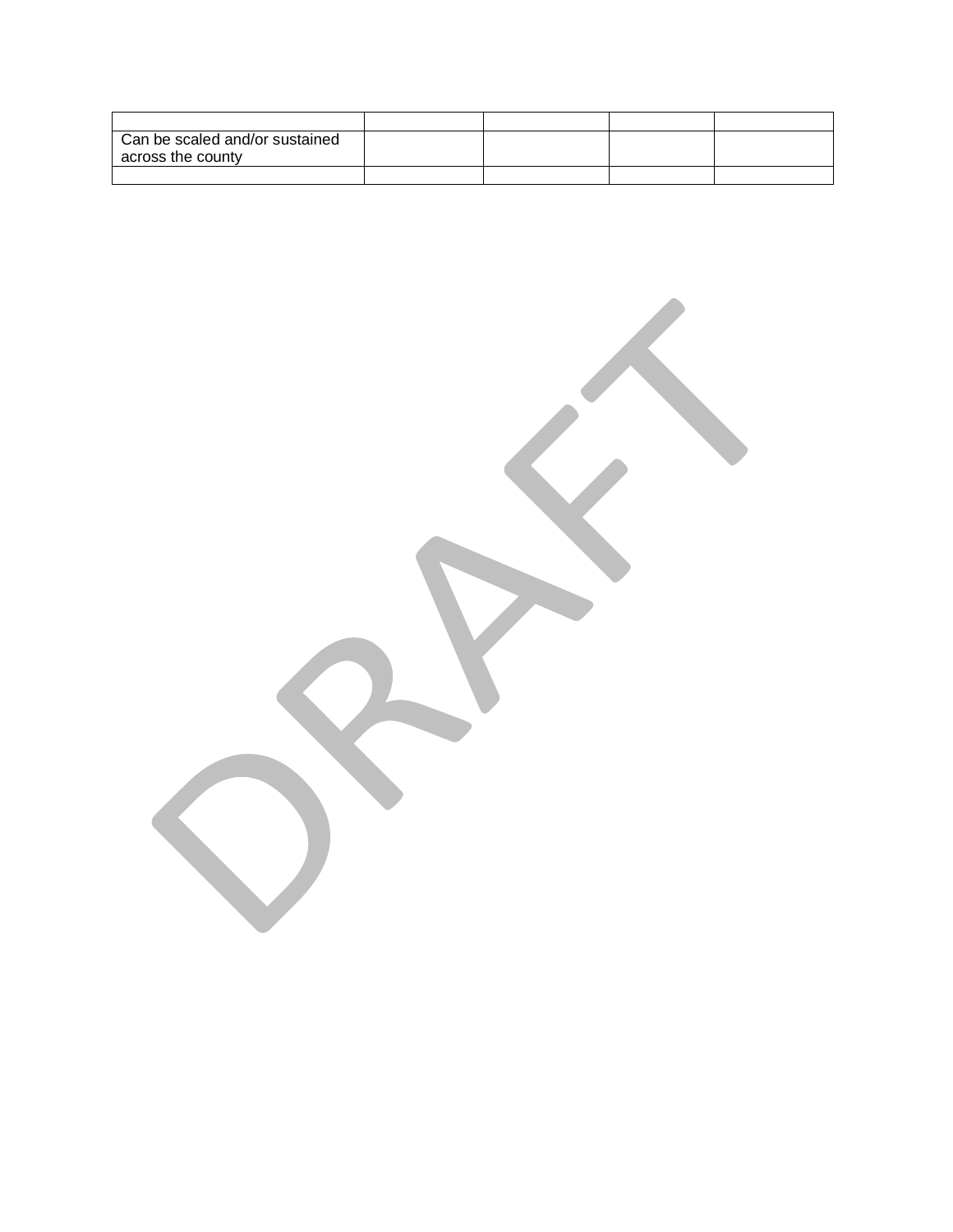

#### **Collaborative Strategy Planning Summary**

December 3, 2021

| What                             | <b>Notes</b>                                                               |
|----------------------------------|----------------------------------------------------------------------------|
| <b>Welcome &amp; Overview</b>    | Reviewed the goals of the day:                                             |
|                                  | Review & record progress on implementing system of care goals in<br>1.     |
| Welcomed the Executive           | <b>Hennepin County</b>                                                     |
| Committee and thanked            | Discuss market trends, competition and collaboration and its impact<br>2.  |
| Tonya Allen of District 287      | on how advance our mission                                                 |
| for joining the strategy         | Review & discuss proposed strategies and actions outlined in 2022<br>3.    |
| planning session.                | work plan                                                                  |
|                                  | Create a strategy decision-making screen to use when developing<br>4.      |
|                                  | key strategies or assessing opportunities                                  |
|                                  | Use strategy decision-making tool to prioritize 2022-2023 work<br>5.       |
|                                  | priorities                                                                 |
|                                  |                                                                            |
| <b>Review &amp; Record</b>       | We began reviewing the <b>Theory of Change</b> , which outlines our        |
| <b>Collaborative Progress on</b> | Collaborative strategy. The theory of changes outlines how we will         |
| <b>System of Care Goals</b>      | advance our mission, realize our vision, and deliver real value to the     |
|                                  | Hennepin County community. We will realize our vision and deliver value    |
| $1_{-}$<br><b>Review HCCMHC</b>  | when successfully navigate competitive and collaborative dynamics.         |
| Theory of Change,                |                                                                            |
| which outlines our               | Laura reminded the Executive Committee the Collaborative's vision and      |
| collaborative strategy.          | mission were developed and adopted in 2019. The goal areas come            |
|                                  | directly from the system of care literature and represent areas of change. |
|                                  | In 2020, we identified our priority outcomes, mechanisms (operational      |
|                                  | strategies), actions and threats and opportunities when we began the       |
|                                  | pandemic.                                                                  |
|                                  |                                                                            |
|                                  | Today will review and reaffirm (or amend) the vision and mission. We will  |
|                                  | then review our draft 2022 strategic priorities. We will attend to the     |
|                                  | strategies and actions that will lead to change, because ultimately a      |
|                                  | coordinated set of strategies lead toward change. We will circle back to   |
|                                  | the outcomes and mechanisms after we discuss our 2022 strategic            |
|                                  | priorities.                                                                |
|                                  |                                                                            |
|                                  |                                                                            |
|                                  | What is the role of the collaborative in system of care?                   |
|                                  | 1. Conduit and catalyst for change                                         |
|                                  | 2. Convening and informing the system with diverse perspectives            |
|                                  | Focus is greater than any one person, organization or system,<br>3.        |
|                                  | allowing us to focus on the full system and full county                    |
|                                  | Leverage community and partner resources to do collective work<br>4.       |
|                                  | 5.<br>Coordinating work across systems (we are getting clearer about what  |
|                                  | this means for us and how to make this work meaningful)                    |
|                                  | Living out system of care values in collaborative work<br>6.               |
|                                  | 7. Changing the culture of shared work                                     |
|                                  | Parent driven and informed<br>8.                                           |
|                                  | 9.<br>Youth driven and informed, is a focus we need to be more intentional |
|                                  | around implementing. We have not been actively seeking this out in         |
|                                  | meaningful ways.                                                           |
|                                  |                                                                            |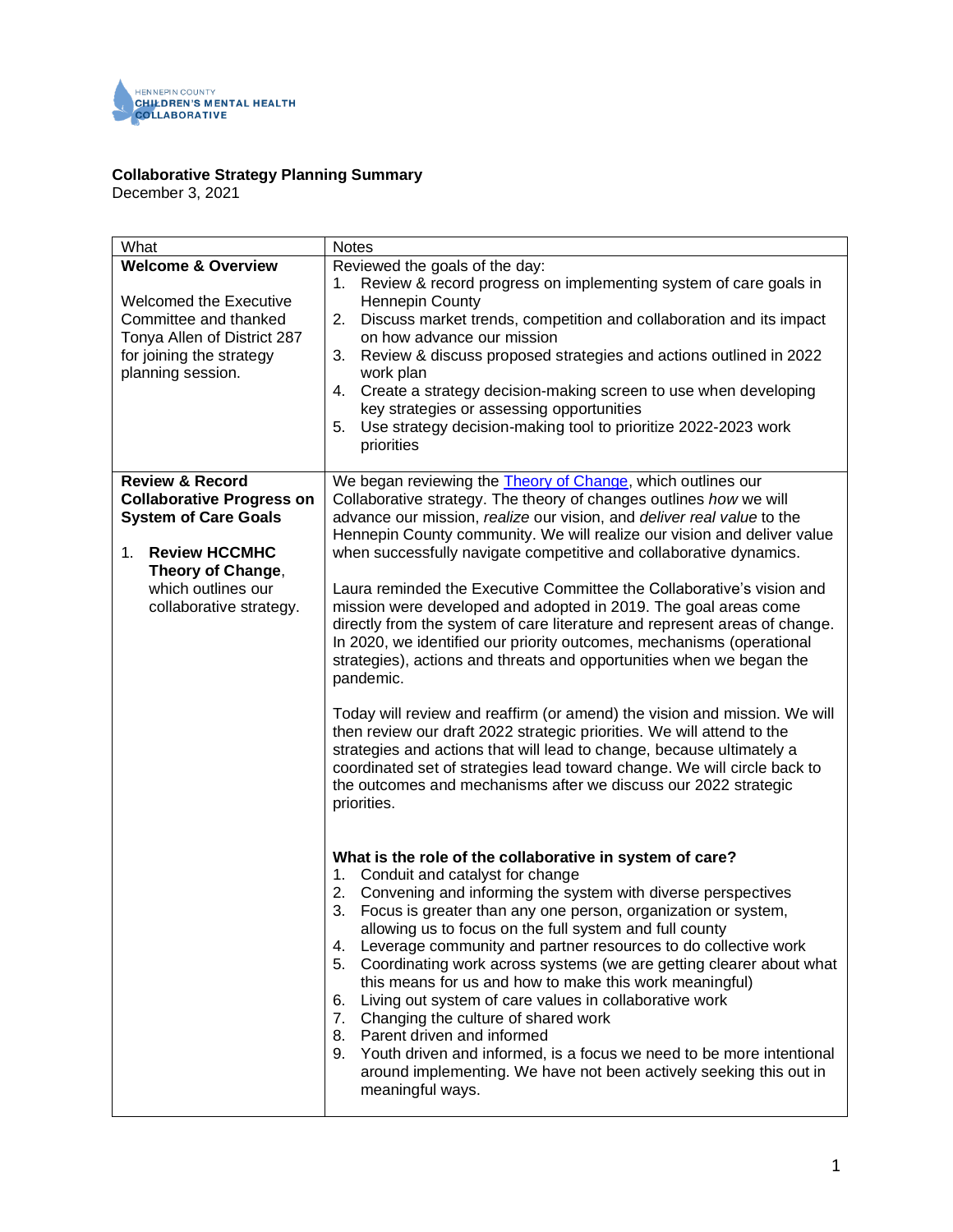|                                                                                                                                                                                                                                                                        | Highlights from <b>Theory of Change</b> discussion:<br>1. The language in the vision about a culturally responsive system is<br>outdated.<br>Prefer to use language and take action toward an equitable children's<br>2.<br>mental health system<br>An equitable children's mental health system is about sharing power<br>3.<br>and includes race, economics and geography. All of which impact<br>educational access and level and other important indicators<br>The current theory of change speaks less to what we are doing to<br>4.<br>change services<br>5. Parent leaders are providing some supports but we have limited<br>capacity with our current structure. Too many parents continue to feel<br>alone, isolated and/or discounted.<br>6. Mechanisms (organizational strategies) don't feel like they will lead<br>toward change<br>7. Youth support (or voice) are missing. We need to figure out how to<br>do this, and do it well. We want to focus on youth voice, input and<br>empowerment<br>The Executive Committee voted to amend the vision to remove culturally<br>responsive language from vision and replace with language to drives<br>toward an equitable children's mental health system.                                                                                                                                            |
|------------------------------------------------------------------------------------------------------------------------------------------------------------------------------------------------------------------------------------------------------------------------|-------------------------------------------------------------------------------------------------------------------------------------------------------------------------------------------------------------------------------------------------------------------------------------------------------------------------------------------------------------------------------------------------------------------------------------------------------------------------------------------------------------------------------------------------------------------------------------------------------------------------------------------------------------------------------------------------------------------------------------------------------------------------------------------------------------------------------------------------------------------------------------------------------------------------------------------------------------------------------------------------------------------------------------------------------------------------------------------------------------------------------------------------------------------------------------------------------------------------------------------------------------------------------------------------------------------------------------------------------------------|
| 2. Review 2021 Planning<br><b>Document &amp; Provide</b><br><b>Progress Updates on</b><br>Impact                                                                                                                                                                       | We developed a 2021 Planning Document. We reviewed and discussed<br>the impact of our system of care work in 2021. See summary in 2021<br>System of Care Impact document.                                                                                                                                                                                                                                                                                                                                                                                                                                                                                                                                                                                                                                                                                                                                                                                                                                                                                                                                                                                                                                                                                                                                                                                         |
| <b>Discuss Market Trends,</b><br><b>Competition and</b><br><b>Collaboration Impacting</b><br><b>HCCMHC</b><br><b>Market Awareness</b><br>1.<br>(HC's presentation,<br>DHS SoC, service<br>continuum, increased<br>needs and threats as<br>part of market<br>awareness) | Hennepin County's Behavior Health's team has focused on system of<br>care, using the values and data to drive decision-making. Cindy provided<br>an update Hennepin County System of Care. Executive Committee<br>members discussed alignment with the Collaborative's goals and<br>possibilities to leverage changes.<br>State System of Care efforts. Laura reported the State's System of<br>Care grant ends Sept 2022. She reported hearing there wasn't significant<br>progress at a state level. She reported concerns this would not be a<br>viable source of funding due to lack of impact.<br><b>Competition and Threats</b><br><b>Challenges Impacting Collaborative's Vision, Mission and Goals:</b><br>Increased children's mental health needs as result of pandemic,<br>1.<br>racial trauma and violence due to racism, recession, and<br>differentiation in police practices based on race<br>Increased community violence<br>2.<br>3. Funding for system of care work is difficult to identify, LCTS funding<br>has limitations and fiscal sponsor has noncompete clause to<br>manage.<br>4. Workforce wellness<br>5. Global understanding of health and well-being<br>Advantage Impacting Collaborative's Vision, Mission and Goals:<br>1. Hennepin County's behavioral health system of care work is moving<br>along and seen increased funding |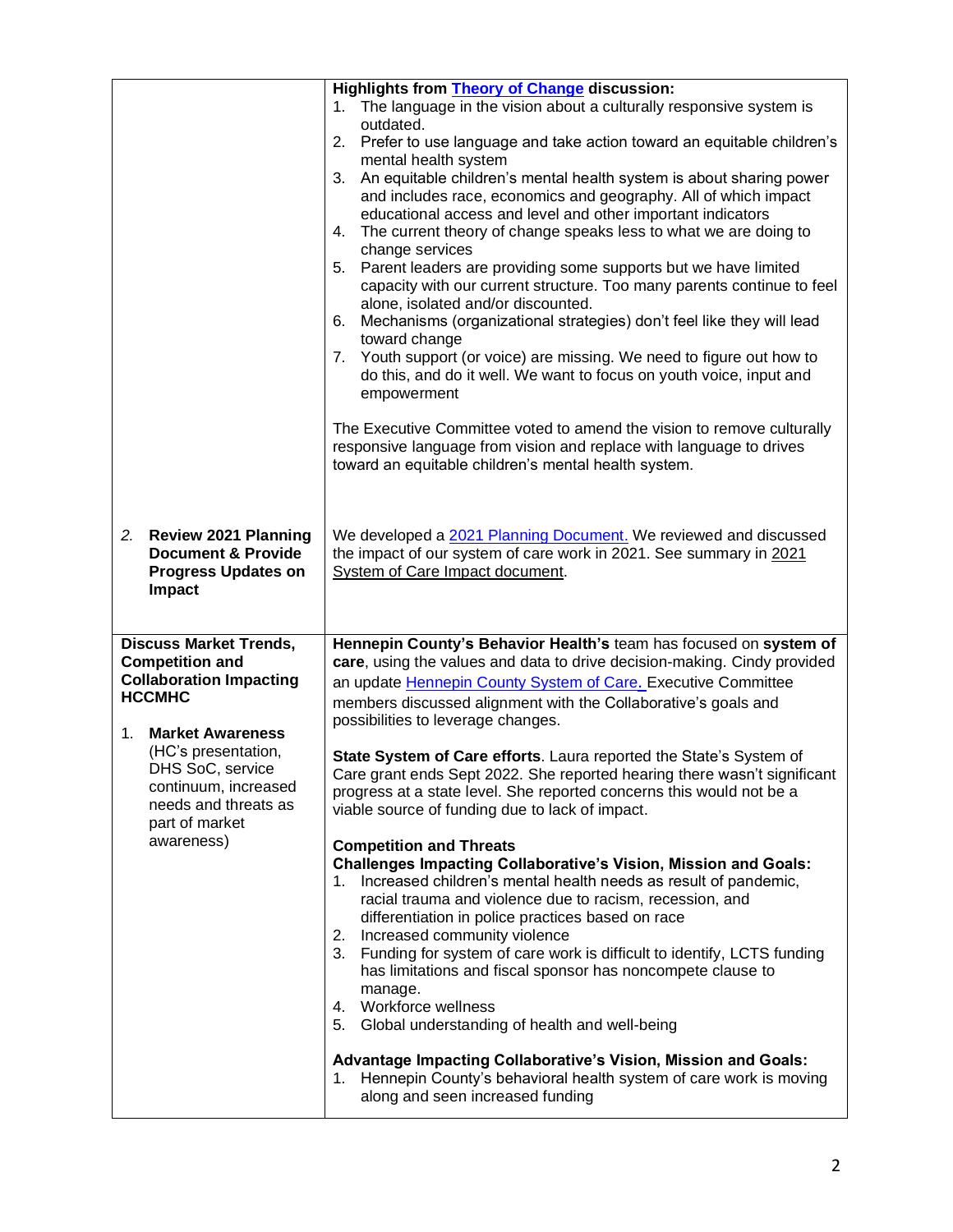|                                                                                                                                                                                                                         | 2.                                                                                                  | Dedicated partners in and across the County                                                                                                                                                                                                                                                                                                                                                                                                                                                                                                                |
|-------------------------------------------------------------------------------------------------------------------------------------------------------------------------------------------------------------------------|-----------------------------------------------------------------------------------------------------|------------------------------------------------------------------------------------------------------------------------------------------------------------------------------------------------------------------------------------------------------------------------------------------------------------------------------------------------------------------------------------------------------------------------------------------------------------------------------------------------------------------------------------------------------------|
|                                                                                                                                                                                                                         |                                                                                                     |                                                                                                                                                                                                                                                                                                                                                                                                                                                                                                                                                            |
|                                                                                                                                                                                                                         |                                                                                                     |                                                                                                                                                                                                                                                                                                                                                                                                                                                                                                                                                            |
| <b>Identify HCCMHC</b><br>2.<br>Competitive<br>Advantage<br>a. Our ability to<br>produce social<br>value using<br>unique assets,<br>outstanding<br>execution, or<br>both<br>b. Customer<br>perception is<br>what counts | <b>Competitive Advantage:</b><br>concerns and inform solutions<br>approach<br>(or want to discover) | Hennepin County Children's Mental Health Collaborative's<br>1. Collaborative table allows people to discuss issues they cannot at<br>work or with their employer because they are beyond their own<br>scope of work but impact their ability to impact their own goals<br>2. We bring diverse perspective to the table to identify issues and<br>3. When functioning as a collaborative we are asset based in our<br>4. We use systems thinking when working on behalf of families<br>5. We understand how the services and systems work together or don't |
| 2022 Strategies, Actions<br>and Work Priorities                                                                                                                                                                         | 2022 draft priorities                                                                               | Based on our discussion earlier, we went to spend time discussing our                                                                                                                                                                                                                                                                                                                                                                                                                                                                                      |
| 1. Create Strategy<br><b>Screen</b><br>Identify the criteria to<br>choose whether or not a<br>particular strategy is<br>consistent with the<br>organization's identity and<br>purpose.                                  | document with draft set of criteria.                                                                | The Executive Committee agreed to create a strategy screen to use<br>when making strategy decisions. Laura explained a strategy screen was<br>a set of criteria that the Collaborative would use to choose whether or not<br>a particular strategy is consistent with the Collaborative's identity and<br>purpose. The criteria must be consistent with the values of the<br>Collaborative and can be used in decision-making. See separate                                                                                                                |
| 2.<br>Update 2022 Work<br><b>Priorities with Key</b><br><b>Strategies and</b><br><b>Actions</b>                                                                                                                         |                                                                                                     | The Executive Committee broke into small groups to further discuss the<br>draft 2022 Work Priorities. Each group was encouraged to consider the<br>criteria from the strategy screen when further defining the 2022 work<br>priorities and whether or not we have the data needed.                                                                                                                                                                                                                                                                         |
| Small groups report out &<br>capture the work of the                                                                                                                                                                    |                                                                                                     | <b>Small Group One: Improving Lives of Families &amp; Children</b>                                                                                                                                                                                                                                                                                                                                                                                                                                                                                         |
| group.                                                                                                                                                                                                                  | <b>Work priorities</b>                                                                              | <b>Description</b>                                                                                                                                                                                                                                                                                                                                                                                                                                                                                                                                         |
|                                                                                                                                                                                                                         | <b>Parent Engagement</b>                                                                            | Include & engage new<br>underrepresented families and<br>groups in (TBD)                                                                                                                                                                                                                                                                                                                                                                                                                                                                                   |
|                                                                                                                                                                                                                         | <b>Parent Training</b>                                                                              | Increase mental health literacy of<br>$\bullet$<br>parents<br>Explore/fund navigators<br>$\bullet$<br>Use data summit info<br>Expand peer support to parents<br>(train the trainer model to increase<br>sustainability - possibly in each<br>FSC area)                                                                                                                                                                                                                                                                                                     |
|                                                                                                                                                                                                                         | Youth Training &<br><b>Engagement</b>                                                               | Increase access to mental health<br>$\bullet$<br>literacy for youth<br>Create listening sessions for youth<br>٠                                                                                                                                                                                                                                                                                                                                                                                                                                            |
|                                                                                                                                                                                                                         | <b>Children's Mental Health Services</b>                                                            | <b>Small Group Two: Improve Coordination of and Access to</b>                                                                                                                                                                                                                                                                                                                                                                                                                                                                                              |